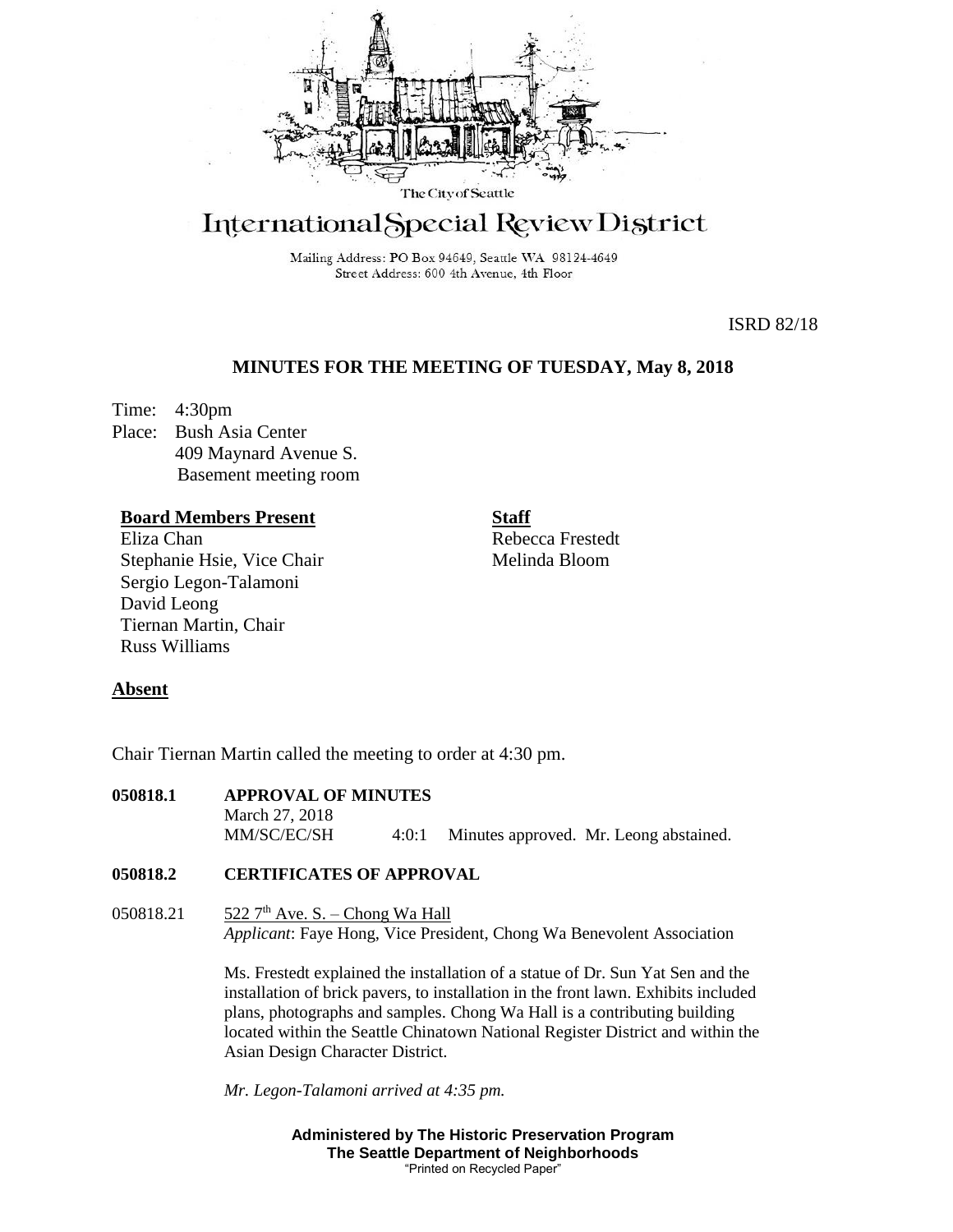Applicant Comment:

Faye Hong explained the statue will be placed on the south side of building in the front landscaped area, where a tree trunk is located. They will remove tree trunk, add 6' diameter of concrete, 9" deep; install 52" high marble base; install 7' high bronze statue; and, fill in with sand for drainage. He explained that Dr. Sun Yat Sen is considered the father of modern China; died 152 years ago. He said Dr. Sen is revered by mainland and nationalized Chinese people. They want to provide the statue for future generations.

Public Comment: There was no public comment.

Board Discussion:

Board members had enough information to make a decision.

Action: I move that the International Special Review District Board recommend approval of a Certificate of Approval for Design, as proposed.

The Board directs staff to prepare a written recommendation of approval based on consideration of the application submittal and Board discussion at the May 8, 2018 public meeting and forward this written recommendation to the Department of Neighborhoods Director.

This action is based on the **following applicable sections of the International Special Review District Ordinance and District Design Guidelines:** 

**SMC 23.66.336 – Exterior building finishes**

- **A. General Requirements**
- **B. Asian Design Character District**

**Secretary of the Interior's Standards #9 & #10**

MM/SC/SH/EC 5:0:1 Motion carried. Mr. Leong recused himself.

## **050818.3 BOARD BRIEFING**

## 050818.31 500 S. Jackson St. *Presenters:* Chris Amonson, Freiheit Architecture, and Zack Moreland, Shigeru Ban Architects America (*on behalf of Fujimatsu, LLC*)

Briefing on proposed Preliminary Design (bulk/massing/scale) and Use for a 24-story mixed-use development, to include approximately 200 apartments, a 150-unit hotel, ground floor retail and below-grade parking, on the site of an existing surface parking lot.

Presentation via PowerPoint (full report in DON file). Following are board and public questions and comments.

Tomio Moriguchi said he has been in the district for 70 years and has history and involvement in the community, including past membership on the ISRD Board. He spoke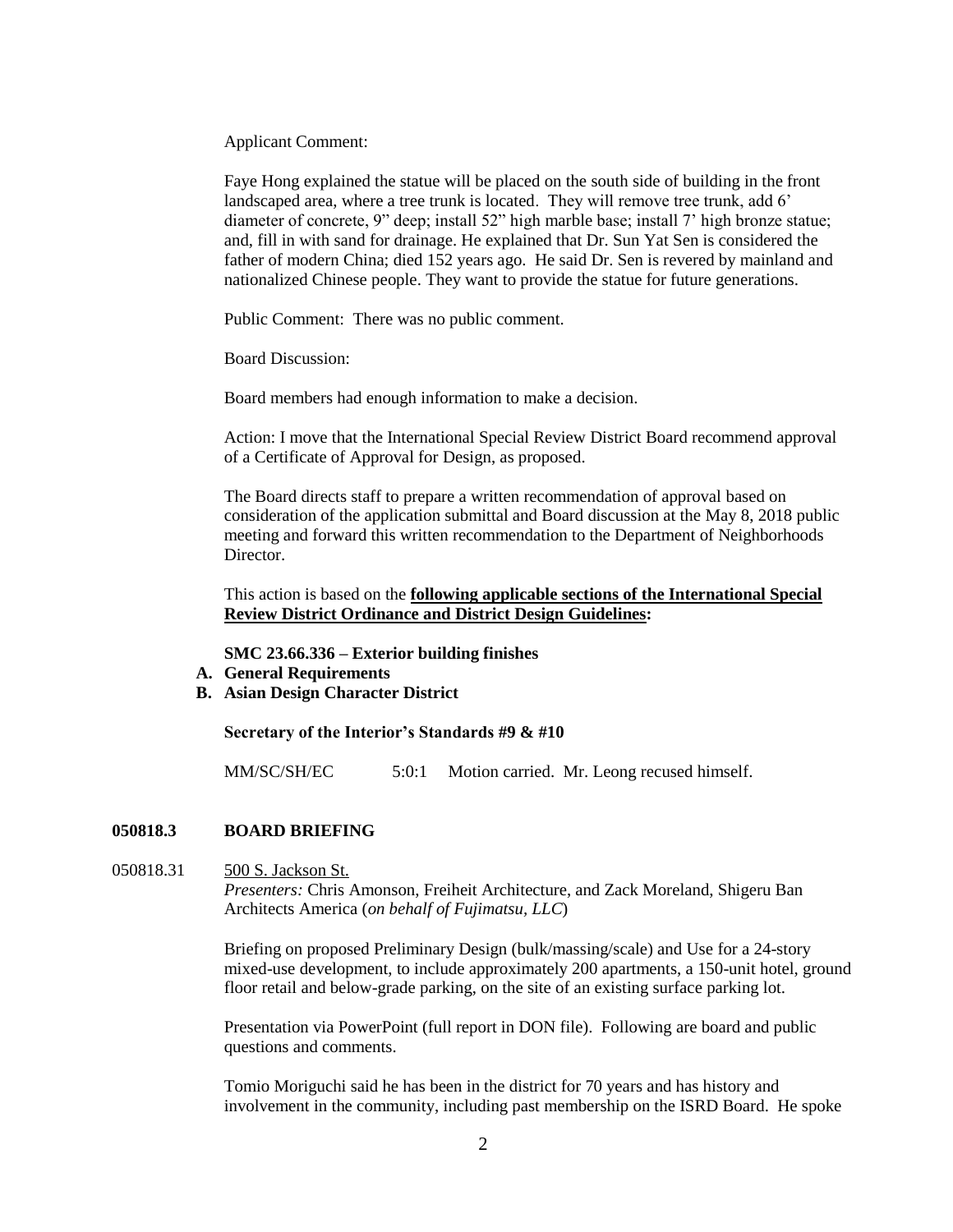about the history and origins of his family's business, Uwajimaya. He said the proposed development will provide housing, hotel, retail and employment in the district. He introduced the design team.

Arthur Chang, Freiheit Architects, said they are the local support for Shigeru Ban architects.

Zack Moreland, Shigeru Ban, introduced the design firm and explained they have three offices: Tokyo, Paris, and New York. He said the firm has a history of community and humanitarian projects.

Mr. Moreland provided further history of his firm, including past projects. See presentation materials (in DON file) for further details. He went over context and conditions of the site. He explained the zoning envelope: height limit is 150' for base residential use and 270' for bonus residential use; height limit for commercial use is 125'. He noted that it is in the retail core and the Asian Design Character District. Main Ave. S. is a Green Street, requiring setbacks. He said they plan an open space amenity and to contribute to affordable housing through MHA.

#### Massing Concept

Mr. Moreland went over three concept massing plans and noted the preferred option is Option 3. Details about options 1 and 2 in presentation (DON file). He said the residential tower massing is moved north; base volume for floors  $3 - 11$  is aligned with Jackson Street to define the corner; there is connection between at  $5<sup>th</sup>$  & S. Jackson Street and Union Station; a courtyard and open space will be oriented to the south/southeast, allowing for smaller scale retail adjacent to the open space and street. He said the residential base faces Main Street; hotel entrance faces  $5<sup>th</sup>$  Avenue. He provided view studies from Kobe Park and noted that in massing concept 3 the towner is behind the International House and allows more solar exposure to the proposed open space. He said the slope of the site is 26  $\frac{1}{2}$  from corner to corner. He said the primary structural core is at the north end. There will be alley access to parking. The hotel drop-off is proposed mid-block on 5<sup>th</sup> Ave. S. He confirmed that the project team is working with SDOT and SDCI on parking for the hotel and off-street drop-off to reduce congestion. He said that hotel use will be in the tower – approximately floors  $4 - 10$ , with residential apartments above.

Mr. Moreland said the primary design rationales for massing are: 1) street corner definition; 2) scale at three levels – streetscape, base, and tower; 3) activate open space oriented to retail. He referred to a physical model presented at the meeting.

- 1. He said they explored the scale of district streetscape and noted stepping and terracing; He said that the 1<sup>st</sup> and 2<sup>nd</sup> stories are characterized by small scale retail, with stepped storefronts along the sidewalk. The datum line is held at the  $2<sup>nd</sup>$  or  $3<sup>rd</sup>$  story, across the façade. He said there are many lightwell conditions in the district, specifically noting the Governor and HT Kubota buildings. He added that at the Wing Luke Asian Museum where the lightwell has been opened to the public. He said there is adjacent open space at Union Plaza that has a distinctive quality and role given the public prominence to an important transit hub. He said at this site there is not a prominent public building but smaller spaces around the building.
- 2. He said each level of the development will be treated differently, through materials streetscape, base up to  $11<sup>th</sup>$  floor; tower from floor 12 and above. District examples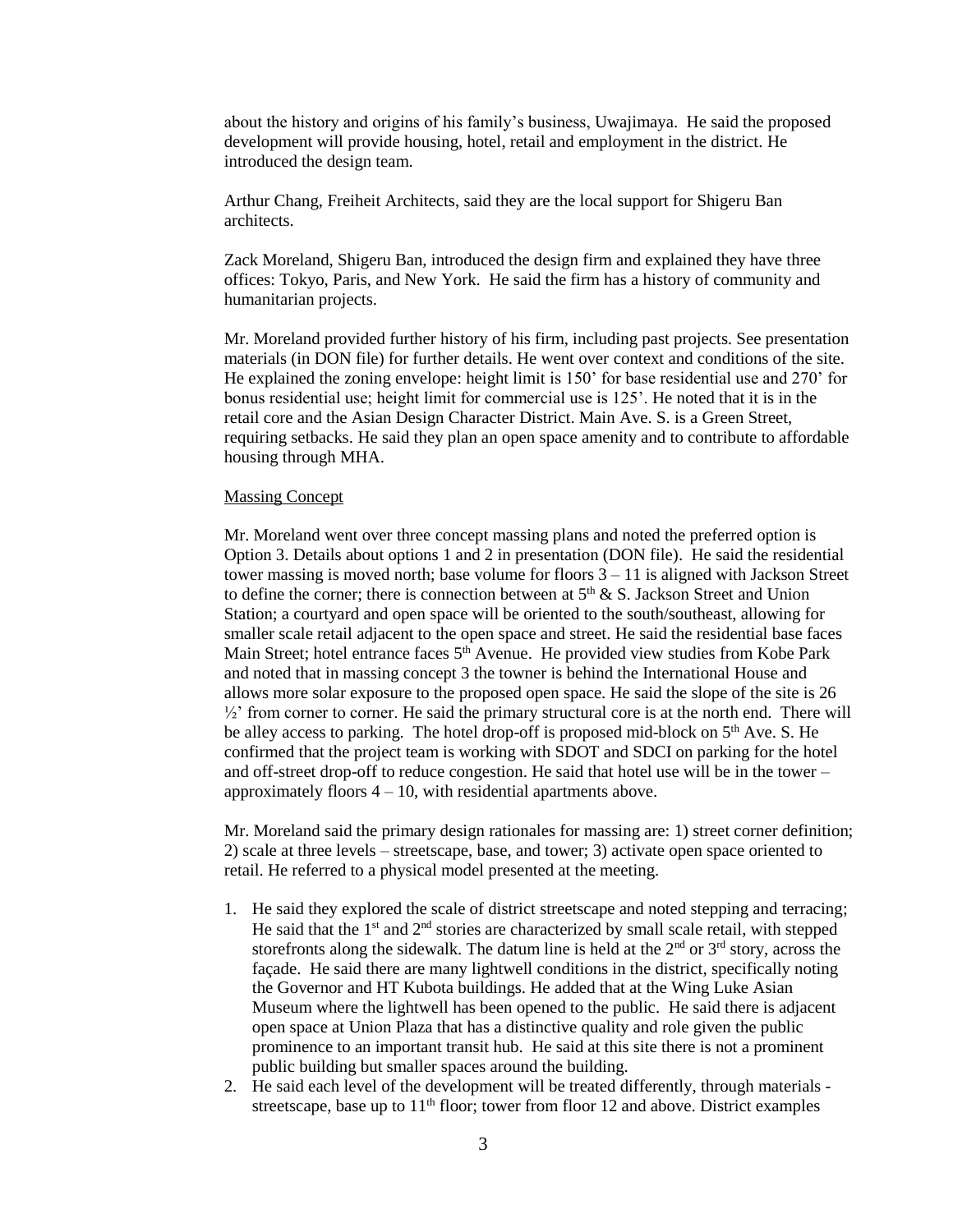were provided: East King Yick Building, Panama Hotel, Governor Apartments, among others.

3. He noted the goals for open space are strong visual connection to Union Station Plaza; contrasting and complementary quality of space; and, strong identity and connection to retail uses.

## Street Level Conditions

Mr. Moreland said the green space is proposed to fulfill part of their Open Space requirement and that there is additional open space provided that is not required. He indicated that the open space could be enclosed and developed in a different configuration; he went over four site plan layouts, with #4 preferred due to the orientation to Union Station. They provided study of direct and indirect sunlight into the open space. He went over the three retail pavilions to the SE, NW at the corner of Main &  $5<sup>th</sup>$  Ave. S., and a midblock pavilion for the hotel. He noted the pavilions will be transparent, made of glass; the spaces would be less than 30' deep. He said the facades facing the open space would have large, sliding doors help create indoor / outdoor space. He said the pavilions could be extended into the courtyard to create indoor/outdoor continuity; there could be micro retail, kiosks, carts, pavilions and possibly a seasonal market. He said there is a skylight that views down into below-grade retail. He showed precedent images from France and Berlin that are similarly proportioned spaces and illustrate the indoor/outdoor activation.

He said the view from Union Station Plaza is intended to invite people into the space.

The meeting was paused while board members and members of the public looked at the 3- D model provided.

#### Public Comment:

James Wong, works and owns property in the CID, said he loves the architectural thinking and very brave design. He noted lifting of the base and applauded matching to adjacent corner. He said the keep it open and wide and to invite people to use the space. He was interested to see how the retail will work. He liked the open-ness and wide-open space. He said market rate residential and affordable residential is a good mix; it will support the vitality of neighbors and businesses. He said more people are coming in and he said hotel guest should be invited to enjoy the district. He said 27,000 square feet of retail is a lot and is good. He said micro retail is good for immigrants.

Beth Ku, said she has worked and been living in the neighborhood for 10 years. She said more business and hotel is good for the community. She worried about safety and noted there were more homeless in area. She said she worried that the building is tall and will block views and be dangerous in an earthquake. She said her preference is that there be no more than 12 floors.

Jacqueline Wu said the building is too high and will dwarf the historic area. She asked if there will be affordable housing on site.

Mr. Moriguchi said they haven't made that decision yet but most likely they will have some affordable housing.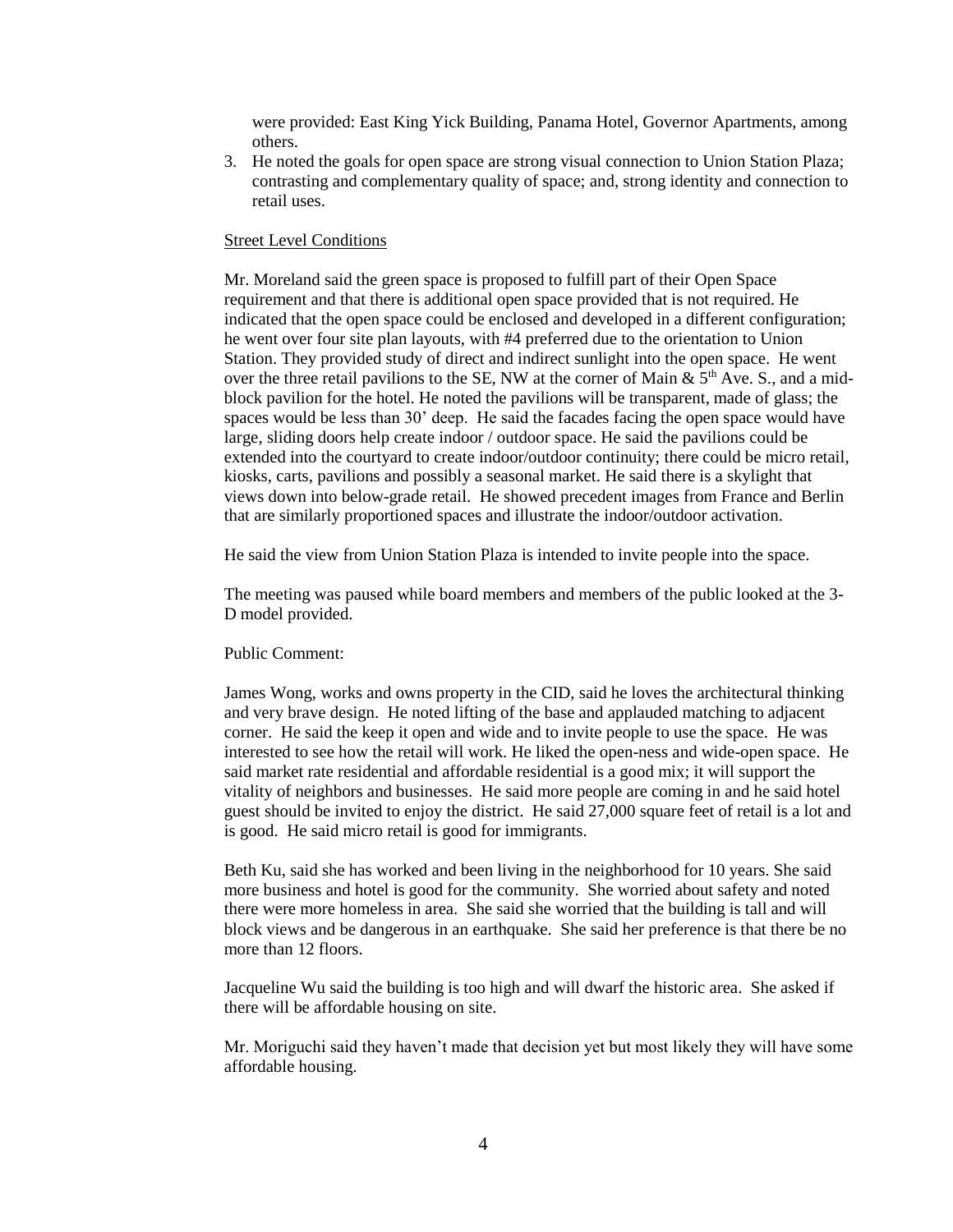Ms. Wu spoke to affordability issues and one to two-bedroom units not being adequate for families. She said to create 3-4 bedroom units for families to keep them here. She wanted a traffic study and expressed concern for elders and children. She said she wanted more tree canopy.

Gei Chan, community volunteer, asked how space will be allocated between public, hotel and residential. She asked about the parking breakdown.

Mr. Chang said they have done a parking study, but haven't determined that the split yet.

Ed Elchico, physician at ICHS, was concerned about affordable housing and how the hotel and businesses will impact businesses and services in the community now. He encouraged the team to think holistically.

Yin Yu, resident, asked for a traffic study and expressed concern about elders' safety and ambulances. She said the project, with roots in the community, should be held to a higher standard. She said low income housing should be included; the design should reflective of the community and should serve the community.

Board members read written public comments, the topics covered are included below:

- 1. H. T. Kubota Building owners opposed site configuration; want vehicle access design. [Ms. Frestedt said that the Code gives preference to alley access for garages.]
- 2. Affordability, sustainability.
- 3. Affordability.
- 4. Affordability. Wants MHA contribution on site. Need for family size units. Concern about traffic and congestion. Asked if a corporate chain and bank were coming in. Asked about micro retail. Asked about benefits to existing community.
- 5. Bicycle safety on  $5<sup>th</sup>$  and if alternates for bikes lanes are being thought of.

Mr. Chang said they met with SDOT and noted plans for a planned protected bike lane.

#### Board Comments:

Ms. Hsie said the diagrams and packet were well prepared and appreciated. She asked about programming along S. Main St., site slope and pedestrian level treatment.

Mr. Moreland said that the residential entry is center block and is the main feature. There will be retail at the corner oriented more toward  $5<sup>th</sup>$  and south toward open space. Loading and services will be screened.

#### Street Corner Definition, Mass and Uses

Mr. Martin commented on the amazing activated courtyard space which is on the interior of building and how it can relate and enhance the historic district. He noted board purview is limited to exterior. He asked how the spaces that abut Jackson and  $5<sup>th</sup>$  reinforce the pedestrian experience.

[Staff has confirmed since the meeting that the ISRD Board will have purview over the design of any portion of the building and site that meets the Open Space requirements, including the interior courtyard.]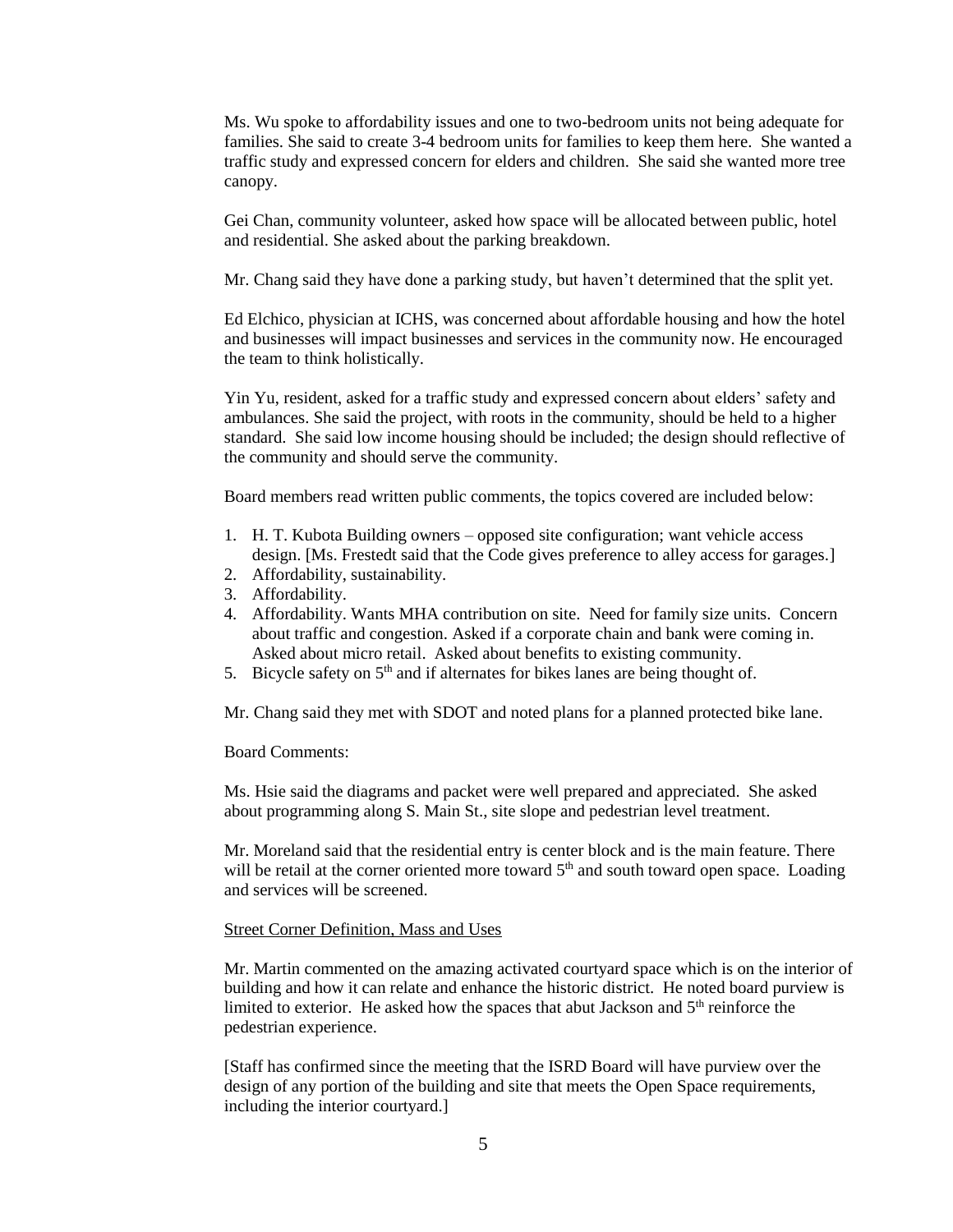Mr. Moreland said that what is proposed has depth and is not just occurring at the interface of the sidewalk. He said one of the primary aims of pavilions is to address pedestrian scale in their form. He said there is a limit on street frontage and they will balance between creating activity and creating access.

Mr. Martin asked for clarification on lightwell idea.

Mr. Moreland said that large retail will be on level below grade. He said one idea is to limit the size of pavilions but to allow visibility into the below grade space, through 3-4' clerestory window into the lower level.

Ms. Hsie said this is a "bold gesture". She read from SMC 23.66.336 which states the ISRD board is to retain and enhance the visual order. She said it is clever how they lifted the building two floors. She asked how the pavilion will be treated, and how the underside of the roof and escalator can be designed to be welcoming and not looming. She said that retail will have natural light. She said the district is not real clean and to rethink all the glass.

Mr. Martin asked what the street-level open space-oriented retail at 5<sup>th</sup> and Jackson corner would look like in preferred option massing. He read SMC 23.66.302 B and said that street level, pedestrian-oriented retail is encouraged, citing SMC 23.66.326 Street-Level Uses. He said there is no structure on the corner. He said it is open and asked how they will open the porous pavilions; he asked how they will physically hold the corner. He wanted to see different options of this.

Ms. Chan asked if it is their intention to leave open space open 24/7 and asked about hwo they will address security.

Mr. Moreland said it is. He said they heard concerns raised about security and that it would be an operational response, perhaps security services on site. He said density is being created, with more eyes on the space and more activation. He said they're still developing this.

Mr. Legon-Talamoni said, building off this, it's really important to pay attention to the pedestrian programming of interior courtyard design, how retail spaces look, the number of kiosks, sizes. He said landscape architect will be important and visuals are important.

Mr. Moreland said they have a landscape architect and there will be greenscaped areas; he said there is more to come.

Mr. Martin noted the prominence of the escalators, and stated that escalators surrounded by glazing is not seen elsewhere in the District. He said this is a noticeable divergence from historic elements of district with no precedent. He asked how the escalators would activate the streetscape and how this design challenge can enhance the building.

Mr. Moreland said he understand the comments from an historic standpoint and noted that the escalator is not resolved at this point and they have looked at elevator as kiosk concept. He said that because of the size of the space and the lobby is on the  $3<sup>rd</sup>$  level above, functional connectivity is needed.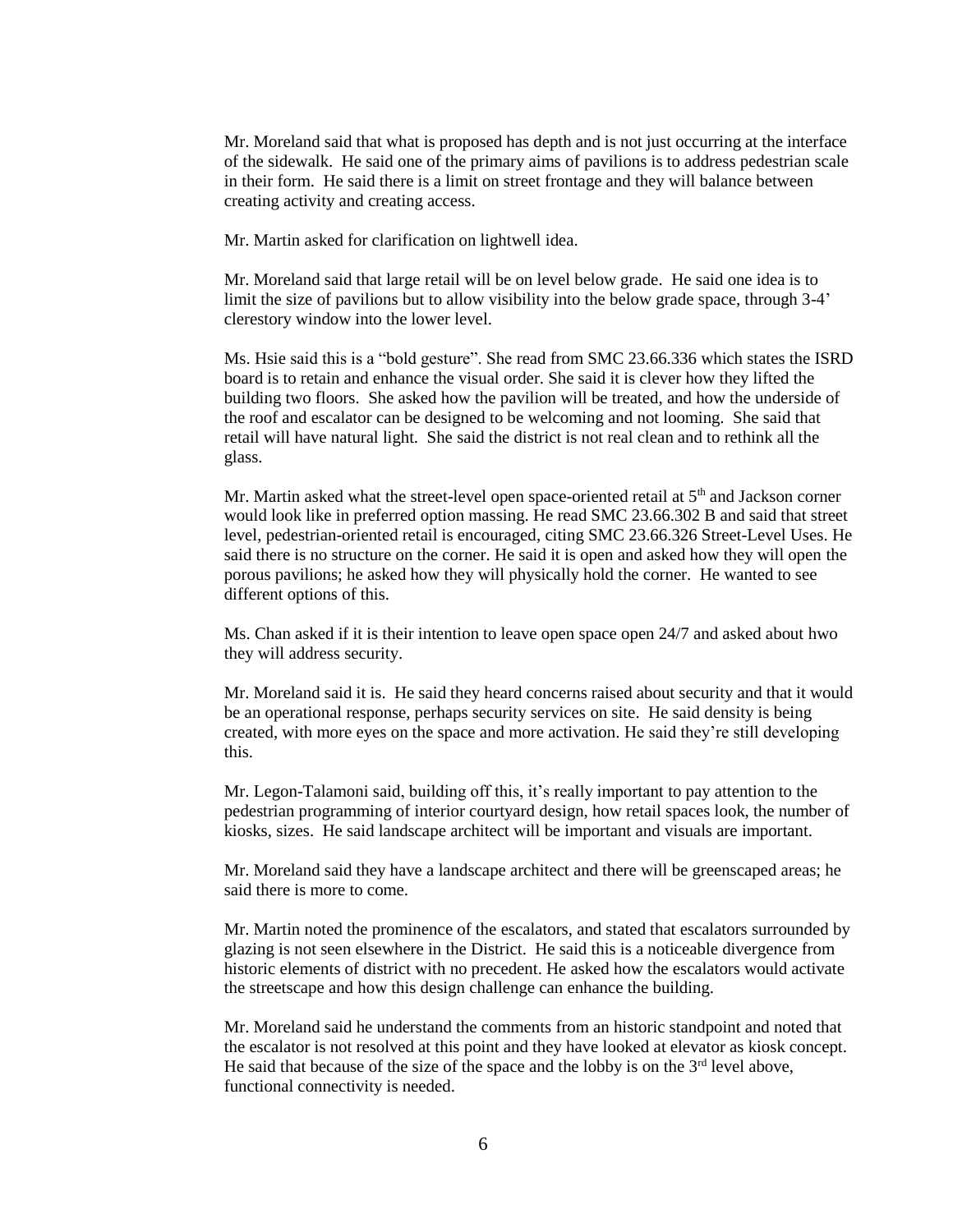#### Massing/Scale at Three Levels

Ms. Hsie agreed with the decision to put the tower on the north edge. She asked about notch on  $5<sup>th</sup>$  Avenue side.

Mr. Moreland said it is a response to zoning requirement for façade articulation.

Mr. Legon-Talamoni asked about parking entrance on 5<sup>th</sup> Avenue and if SDOT OK'd it.

Mr. Moreland said SDOT will require a traffic study; they will analyze what will occur with and without drop off there. He said it is beneficial to have a drop off there. He said it is not the primary entry to parking – that is in the alley.

Mr. Chang said that exception is allowed for mid-block drop off for hotel; it gets queuing off the street, so it won't block traffic.

Ms. Hsie cited SMC 23.66.328 – Uses above street level and said she was happy most of hotel use is off the ground floor and that the entry is more subtle. She said the treatment of the curb cut into he courtyard is going to be critical; think about accessibility and elders crossing. She said that she knows the notch is in the code and there may be another subtle way to do it. Explore the depth & textures (windows, deep bays). She said "We can be open-minded, if you can be open-minded."

Mr. Martin noted that a departure was requested for Main Street frontage to be aligned rather than set back. He requested further study of the departure. He reiterated Ms. Hsie's comment and said the preferred mass model makes sense. He cited SMC 23.66.306 C. He supported the upper level massing to maintain views from Kobe Terrace Park.

#### Activation of Open Space

Mr. Martin said right-of-way design should support activating the pedestrian realm. He noted that the preferred alternative has the courtyard spill out on to 5<sup>th</sup> and Jackson.

Ms. Chan requested they do an exploration about transparency and to think about visibility from all sides. She said with three entrances it would feel walled off if glass wasn't used.

Mr. Legon-Talamoni asked how topography of the courtyard has impacted design.

Mr. Moreland said they are exploring options. He said disabled access has to be managed. He said the pavilion is set back from sidewalk edge. He said that exploring how the grade change occurs is a design challenge.

Mr. Martin said he would like to see more development what is happening at the building edge and along S. Main St.

Mr. Legon-Talamoni said the skylight concept is intriguing. He said he'd want to see more information about materiality. He suggested exploration of Pioneer Square's sidewalk prisms and underground network.

Ms. Hsie said to think about the courtyard and observe what is successful about Hing Hay Park and what is not: entry gate, ample seating, variety of programming, accessibility. She